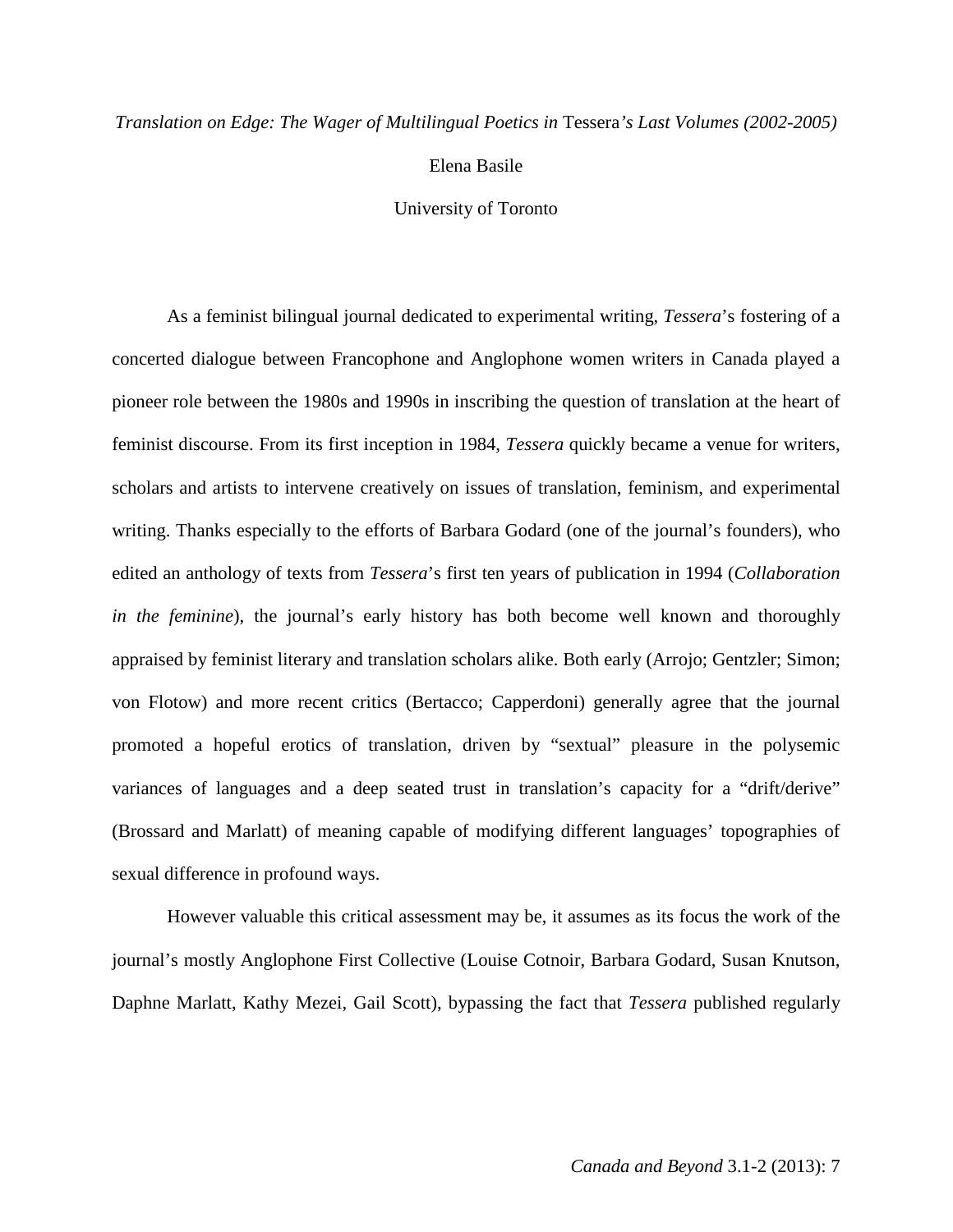Elena Basile

 $\overline{\phantom{0}}$ 

for over twenty years and had three different editorial collectives working at its helm.<sup>[1](#page-1-0)</sup> This historical omission has the unwanted effect of producing a fairly frozen—and to some extent idealized—image of the heyday of feminist cross-cultural collaboration in Canada, and neglects to trace the complex and multifaceted transformations of the translation poetics promoted by *Tessera* throughout its publishing history. Most importantly, this omission allows critics to avoid reckoning with the dramatic changes in *affective* tonality that came to characterize especially how the journal approached translation in its last years of publication, particularly after 2001. Such changes, I argue, speak to contemporary challenges and wagers in feminist discourse and translation poetics—challenges which the theorizations and experimentations of the 1980s and early 1990s certainly helped to confront, but whose complex and profoundly disorienting effects emerging both from the challenges of queer and anti-racist activism and from the traumatic inaugural events of the  $21<sup>st</sup>$  century they could not foresee.

This paper seeks to explore how *Tessera* implicitly rearticulated its own translation mandate in the last three years of its publishing history (2002-2005) in order to meet the challenges of a profoundly changed trans-cultural landscape at the dawn of the  $21<sup>st</sup>$  century. It is no small detail that in its last three years *Tessera* was lead for the first time by a predominantly Francophone editorial collective and operations materially shifted from Toronto to Montréal under the direction of Catherine Mavrikakis and Martine Delvaux. Together with an increased awareness of the tenuous and vulnerable nature of any territorialized inscription of sexed belonging within the confines of the nation-state, such shift produced a strong perspectival

<span id="page-1-0"></span><sup>&</sup>lt;sup>1</sup> Members of the First editorial Collective ran the journal up until 1993, after which a Second Collective officially took over until 2002. Members of the second editorial collective who contributed to the journal between 1994 and 2002 include Jennifer Henderson, Katherine Binhammer and Lianne Moyes (1994-2002); Lauren Gillingham and Julie Murray (1997-2002); Cheryl Sourkes, who acted as the visual arts editor from 1994 to 2002; Anne-Marie Gauthier (1994-1996), Lise Harou (1996-2001), Nicole Markotic (1998-2002), Nancy Roussy (1997-1999), Patricia Seaman (1995-1998), Ellen Servinis (1996-1999), Chantal Vezina (1995-1996); Nadine Ltaif (1999-2002). Martine Delvaux and Catherine Mavrikakis, who will officially become journal directors between 2002 and 2005, had joined the collective with volume # 30, in 2001.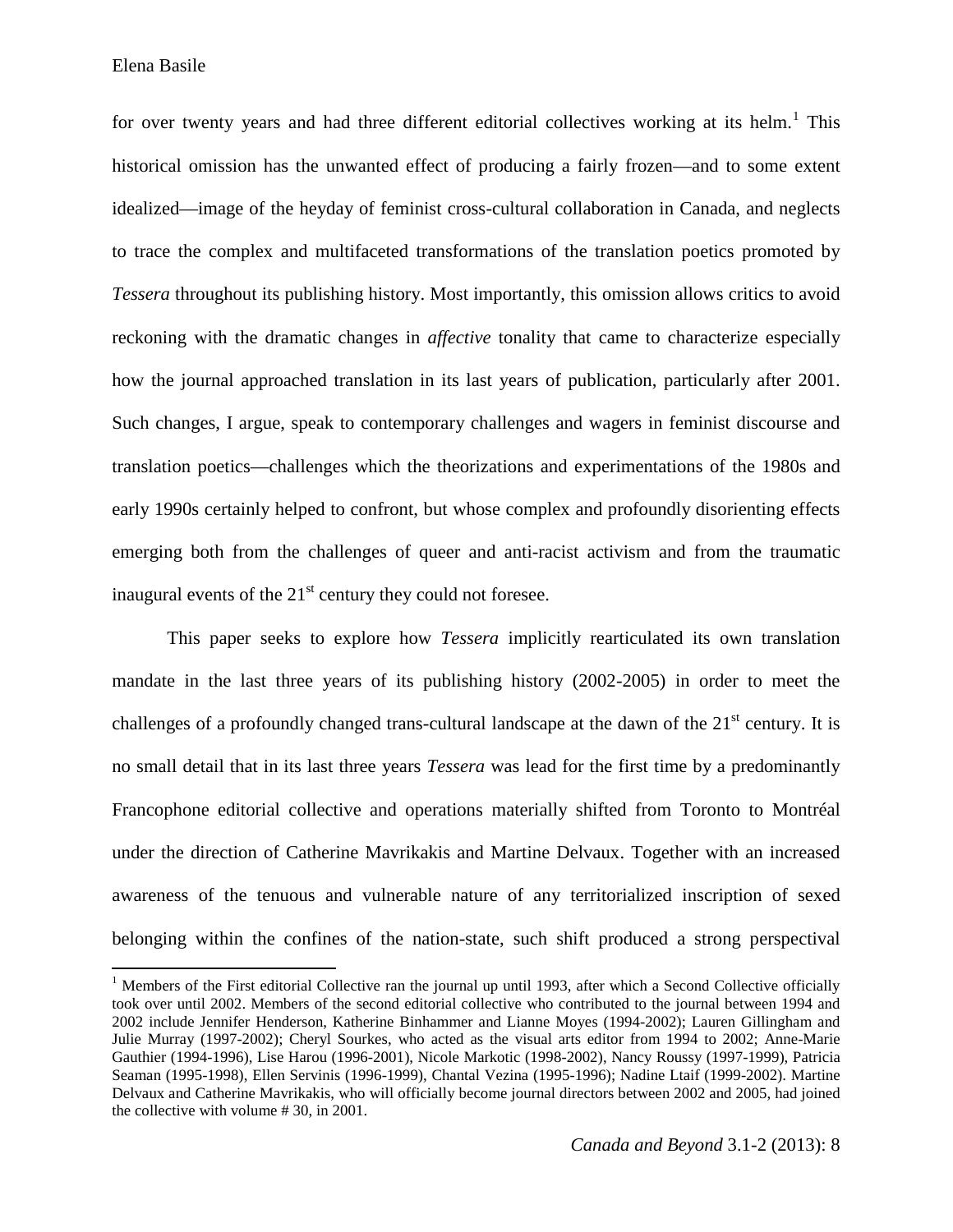change with regards to the journal's language politics, insofar as it brought to the forefront not only a greater attention to *multi-lingual* (rather than just bi-lingual) cross-cultural contaminations, but also a heightened awareness of the difficulties, breakdowns and inevitable *losses* that always occur in the *uneven passages* of translation.

Space constraints force me to offer just a brief overview of the work of the Second Editorial Collective<sup>[2](#page-2-0)</sup>, which steered the journal between 1993 and 2002. Overall, the Second Collective modified the journal's mandate from a fairly exclusive interest in feminist experimental writing and Anglophone-Francophone dialogue, towards pursuing interventions in a Canadian cultural field increasingly interrogated from differing diasporic perspectives and through the overlapping frameworks of cultural studies, queer theory and feminist political thought. Accordingly, the translation poetics explored during the Second Collective's tenure tends to be diffuse and focused on broad issues of cultural translation rather than strictly linguistic ones—as was more often the case with the First Collective.

In contrast to this, Martine Delvaux and Catherine Mavrikakis' short tenure between 2002 and 2005 marks a return to a *linguistic* focus on translation, characterized by a particularly strong attention to the politics of feminist queer corporeality. The affective rhetoric characterizing their editorial direction differs quite substantially from both the immersive feminist stance showcased by the First Collective and the detached tone predominant during the Second Collective's tenure, insofar as they display an embattled perception of feminism as more *corporeally* besieged and fractured than ever before. Whereas the members of the Second Collective had with increasing frequency relied on the distancing conventions of academic writing in their introductions (identification of a field of study, review of the relevant critical

ı

<span id="page-2-0"></span> $2$  Katharine Binhammer, Jennifer Henderson and Lianne Moyes were the members who served the longest—Moyes staying on the journal's Advisory Board until the journal's demise in 2005.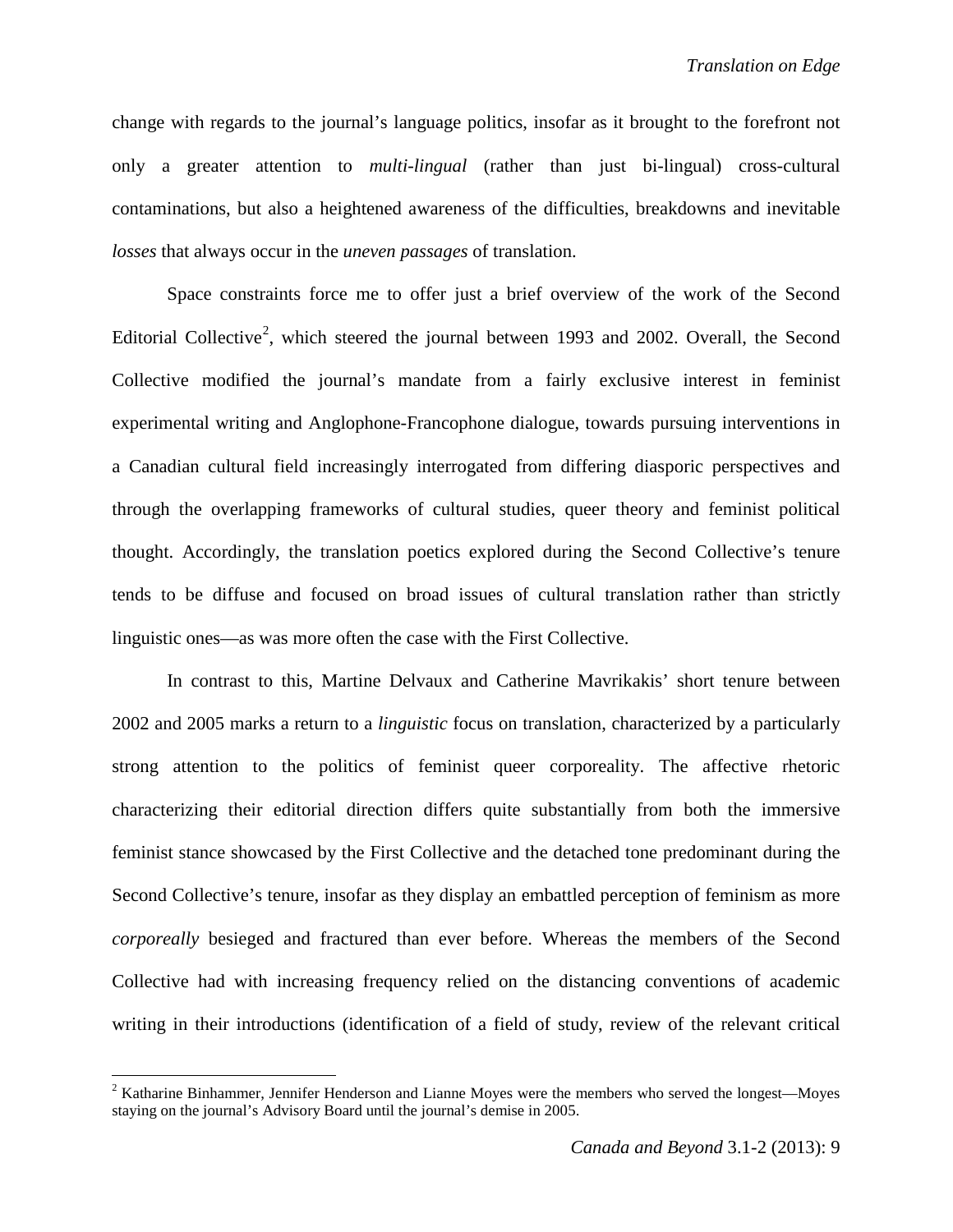Elena Basile

l

literature and extensive descriptions of each volume's contents) to buttress the dwindling authority of an explicitly interventionist approach to feminist cultural activism, Delvaux and Mavrikakis' introductions dramatically shift attention to a fragile, fractured and embattled corporeality that resonates with unprecedented affective intensity.<sup>[3](#page-3-0)</sup> Whether it is the multiple and excessive valences of *blood* (vol. 33-34)*,* the policed bodies of *little girls* (vol. 35)*,* the confusing violence of feminist *misogyny* (vol. 36), or the painfully self-aware voices that speak *languages* with an accent (vol.37-38), all of Delvaux and Mavrikakis' introductions [4](#page-3-1) to *Tessera* draw insistent attention to the *sensory and affective relays* that shuttle forcefully back and forth between living bodies and the social spaces they move through.

I want to draw attention to the tonality of such relays because it constitutes a marked departure in the affective tones of the journal's feminist poetics of translation, from the hopeful erotics of translation espoused in *Tessera*'s early years, to a poetics of translative *failure*, marked by an insistent exploration of the painful difficulties attending to *dwelling* in a space that in earlier years had been heralded as a *positively* seductive and appealing space of trans-cultural feminist production: *the in-between* (see Godard). Such change in affective politics need not be read negatively, insofar as it brings on its own set of critical insights into the complex imbrications of (access to) power and (speakability of) desire that characterize contemporary biopolitical deployments of gender in relation to citizenship, class, race and sexuality. It does, however, *need to be read and evaluated on its own terms* and in a context that is mindful of the

<span id="page-3-0"></span><sup>&</sup>lt;sup>3</sup> This is not to say that an attention to corporeality had been absent during the tenure of the Second Collective. Quite the contrary -- see in particular volume 27, on the "edged – and edgy – body … the disabled body, and otherwise mediated and socially constructed body" (Markotic 6). What I am drawing attention to here, however, is the affective register and style of the journal's introductions, which speak to changing perceptions of feminism's epistemic authority in the cultural field between the 1990s and the early 2000s.

<span id="page-3-1"></span><sup>&</sup>lt;sup>4</sup> Two co-authored ("Blood" and "Languages") two single authored ("Little Girls," Delvaux; "Misogyny", Mavrikakis).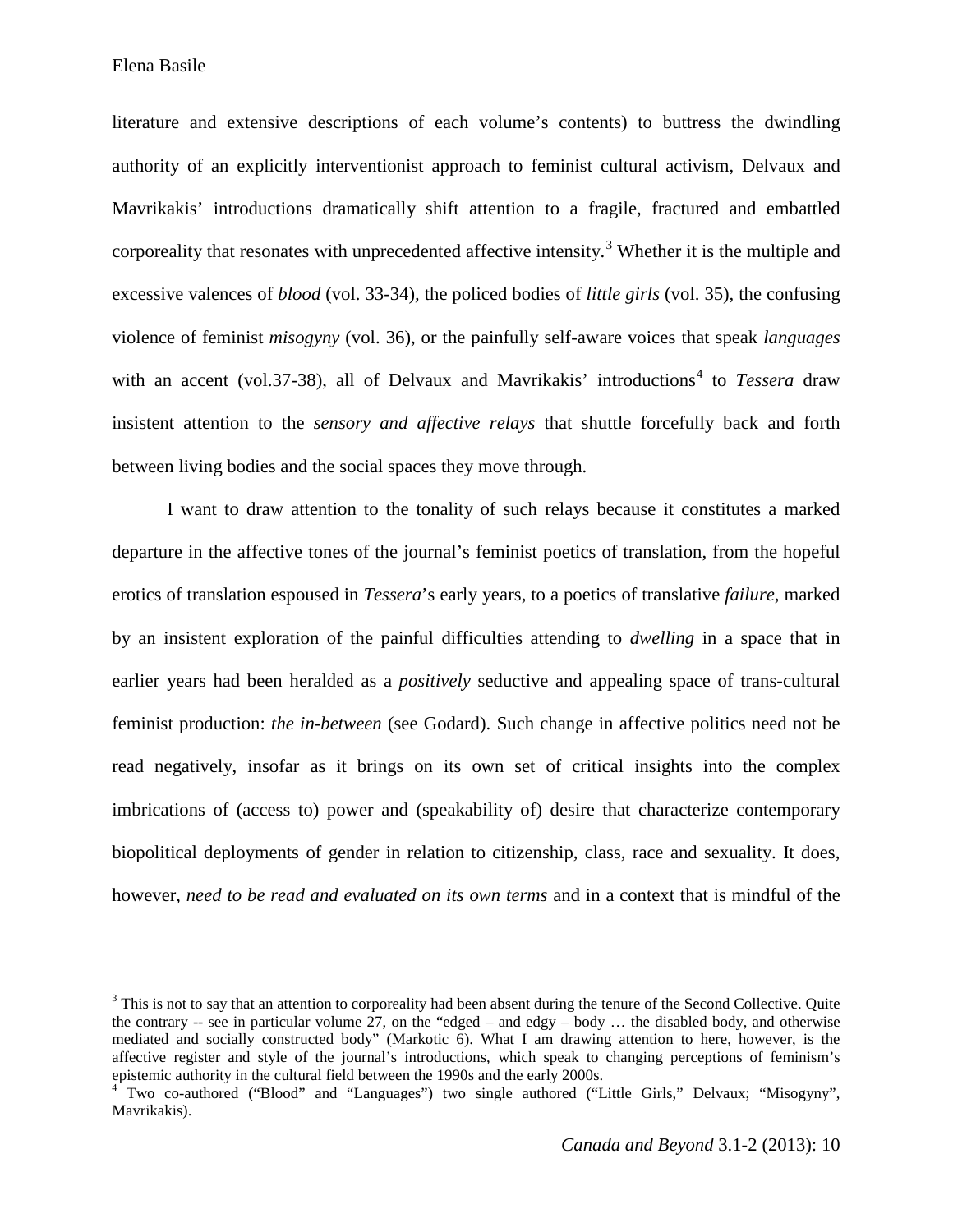early pioneering experiments without falling prey to a nostalgic invocation of feminist better days.

It cannot be ignored that the last issues of *Tessera* were published in the climate of legislated paranoia following the attacks of September 11 2001 on the Twin Towers in New York, which, beside ushering in an era of "global war on terror" still with us to this day, signified an unprecedented tightening of regimes of biopolitical control and surveillance, whose capacity to single out and directly affect bodies through increasingly precise and flexible technologies of capture and statistical normalization has expanded exponentially over the past 10 years (Puar). The *disorienting* effects of such changes on feminist, queer and antiracist politics were particularly felt in the first half of the 2000s, and I believe *Tessera* was no exception to such trend. What is specific about it is how such dis-orientation shows up in the journal's new editorial choices by way of an intensified focus on a queer corporeality marked by a state of fragile and yet politically-minded insistence on dwelling in the in-between. In this context translation appears as a *fracturing* rather than a *bridging* practice, one that *dwells* in the unraveling catastrophes of sense brought about by the sharp edges of cross-cultural collapses between bodies and languages, rather than *moves* outwardly into unforeseen possibilities of bodily and linguistic re-compositions.

In their attention to corporeality, Delvaux and Mavrikakis renew *Tessera*'s inaugural commitment to a translational poetics committed to (re) "writing the body" (Godard, "Theorizing Feminist Discourse / Translation"). Such re-writing, however, is no longer anchored "in the feminine" in any recognizable way—either as ideal horizon of post-patriarchal non-binary discourse or as the signifier of modes of desire predicated on abundance rather than lack. Rather, it emerges from the "performative" lessons of queer theory and the "hybridity" lessons of post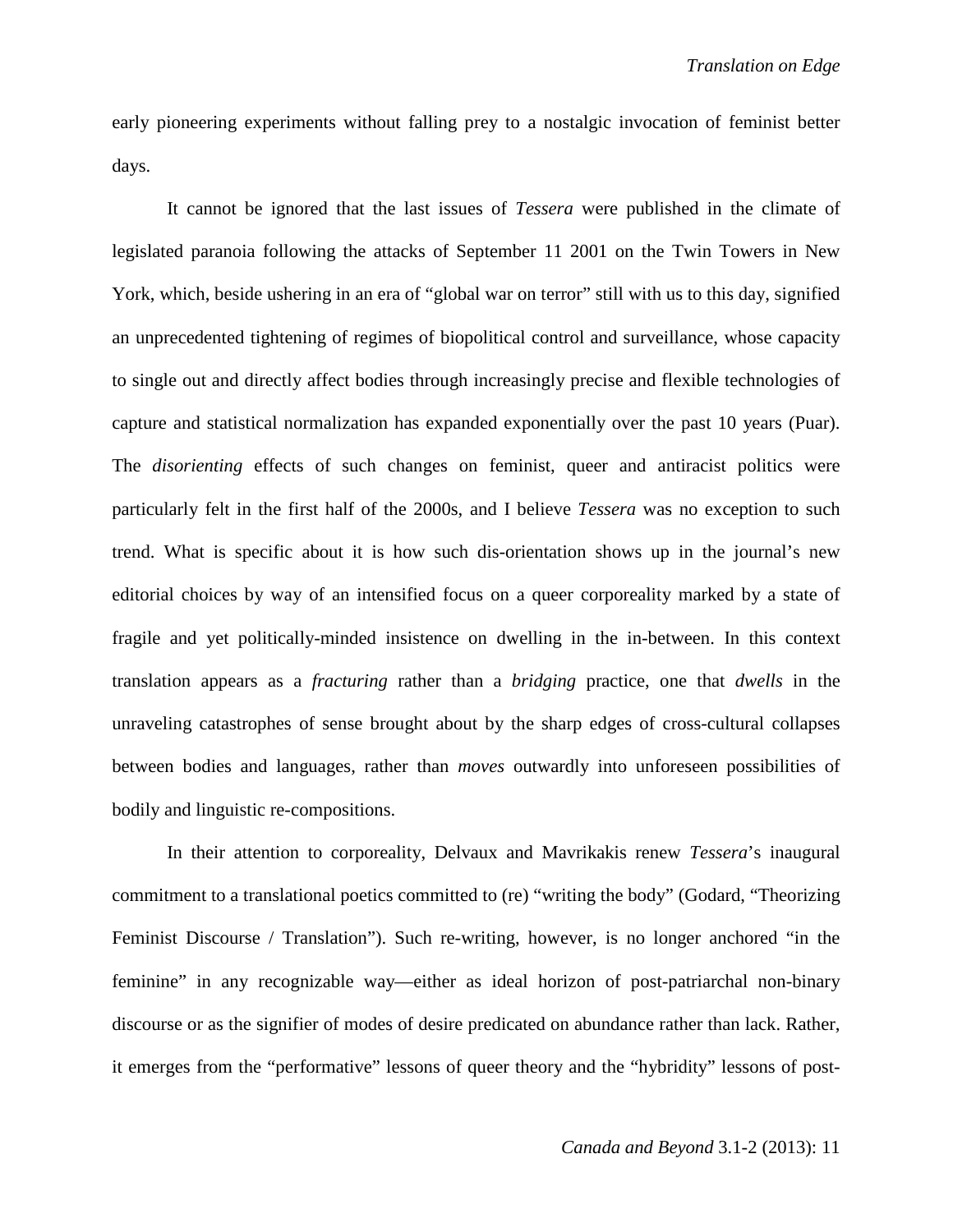coloniality in ways that disrupt any easy mapping of the gendered, racial and culturally recognizable body. Ambiguity, ambivalence and suspension prevail now, in ways that are simultaneously strategic and yet forcefully imposed. An unprecedented focus on *hesitation* and *loss* seems to orient the journal: hesitation between languages and frameworks for analyzing the complexity of a present haunted by violent repetitions, and a certain loss of readability among such hesitations. What comes to the fore, then, is an affective emphasis on reckoning with an un/readable and fractured present, which may overwhelm with its negativity, but which cannot be easily dismissed.

Indeed, the most prominent poet featured in the volumes edited by Delvaux and Mavrikakis, Nathalie Stephens, offers a provocatively fractured poetics where queer corporeality meets linguistic uncertainty leading to a sustained meditation on the undecidable dimensions and the unavoidable pain of dwelling in the "interstices" of translation. Stephens' positive insistence on "going nowhere" ("Echoes Enough of Echoes" 68) conveys a very peculiar affective resonance, whose negativity and "weak" intentionality is remindful of the cluster of "ugly feelings" that Sianne Ngai argues powerfully diagnose a "predicament posed by a general state of obstructed agency" in contemporary cultural work (*Ugly Feelings* 3).

Stephens—who now publishes as Nathanaël—contributed regularly to *Tessera* between 1999 and 2005, and also sat on what officially became the "comité de lecture/advisory board" once Mavrikakis and Delvaux took over. I want to offer here an analysis of one of Stephens' first texts to appear in the journal in the Summer of 2002 (vol. 31) titled "elliptique héréditaire je." Insofar as it contains implicit intertextual allusions to a 1989 bilingual text by Nicole Brossard and Suzanne de Lotbinière-Harwood (*Sous la langue/Under Tongue*), this text offers a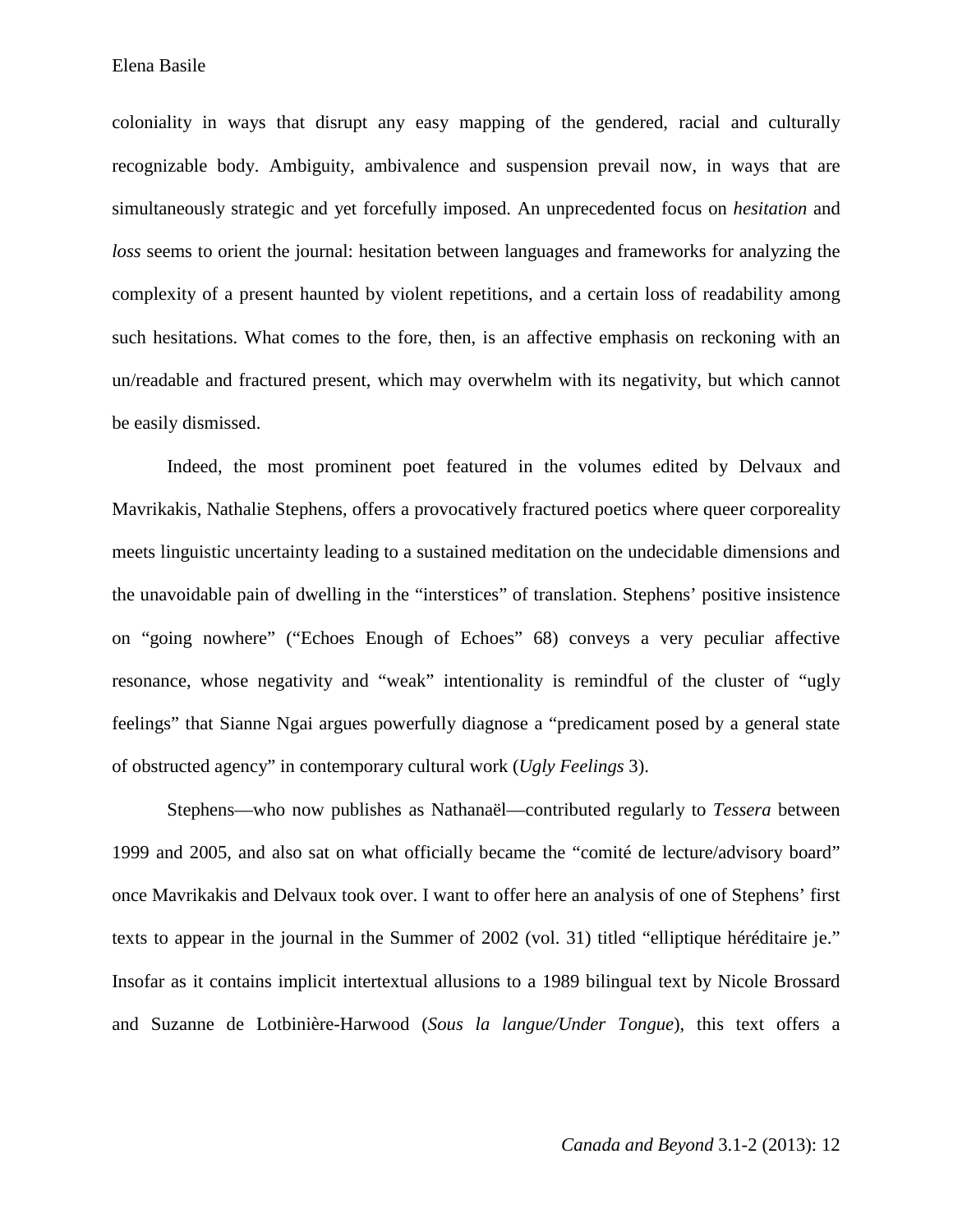productive space of comparison from where to begin to understand the specificity of *Tessera*'s translation poetics post-2000.

# **Con-fusing Tongues**

"elliptique héréditaire je" is a predominantly French text that exemplifies Stephens' practice of what she calls "l'entre-genre," i.e. a mode of writing that hovers suspended over interstices and fissures, simultaneously sharpening and collapsing boundaries between languages, gender and genre (*At Alberta*). Highlighting the French homonymy between literary genre and corporeal gender (both are designated by the word "genre"), Stephens twists the explorations of the "écriture au féminin" of the 1980s in unexpected ways. If the polysemically feminine and predominantly lesbian écriture promoted by Brossard, Cotnoir, De Lotbinière-Harwood, Godard, Marlatt, Tostevin, and many other contributors under the tenure of *Tessera*'s First Collective, was future-oriented and inscribed in a libidinal economy of abundance and cross-cultural flourishings, Stephens' "entre-genre" constitutes a far more sober approach to desire in language and the translative poetics of writing the body.

"elliptique héréditaire je" weaves lesbian desire with questions of bodily and cultural/linguistic exile, and by doing so provokes a radical *queering* and unraveling of the explicit "dream of a common language" present, however problematically, in earlier experiments. Through some of its marine imagery and extended alliterations, Stephens' text makes inter-textual allusions to Nicole Brossard's poetics of lesbian "délire" (a practice of unreading patriarchal scripts – "de-lire" –, which is also a productive "delirium"), and in particular to her inter-linguistic collaboration with Susanne De Lotbinière-Harwood in *Sous la langue/Under Tongue* in 1987—a chapbook about which De Lotbinière-Harwood published a brief essay in *Tessera*'s vol 6, "Translating in the feminine/La traduction au féminin" (Spring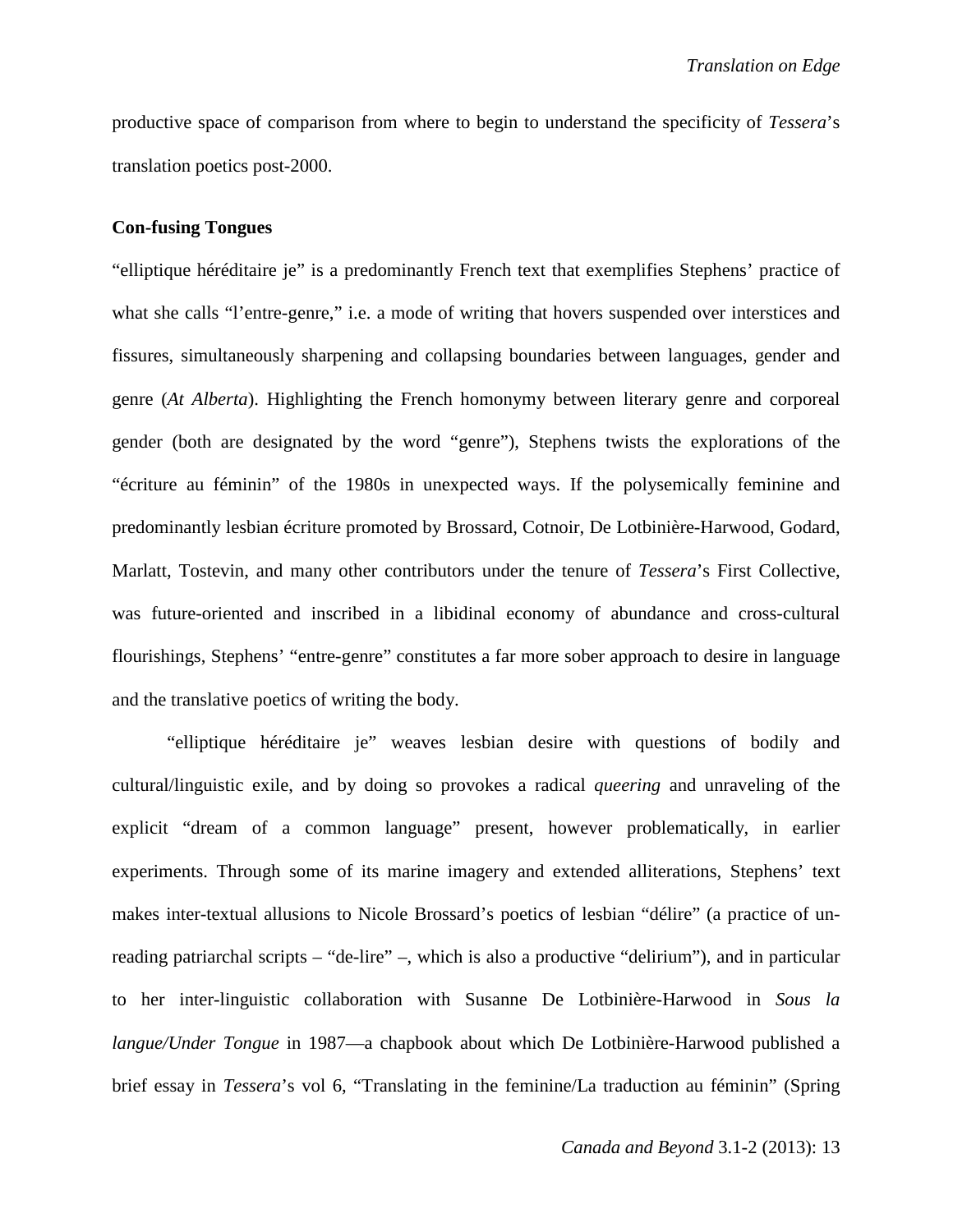1989). A comparison between the texts is illustrative of the distance traveled by Stephens in extending (and twisting) that earlier poetics.

Similarly to *Sous la langue/Under Tongue*, "ellitptique héréditaire je" offers a fragmented and lyrical narrative of a lesbian sexual encounter, where the double signification of *langue/tongue* as bodily (sexual) organ and abstract system of meaning (language) plays a central role. However, whereas *Sous la langue/Under Tongue* lingers on the utopian potential for symbolic change inscribed in the process of lesbian coming-into-representation, Stephens inscribes that same possibility within a tattered web of racial/ethnic and linguistic/cultural determinations that mark the *place* and *identity* of the eroticized lesbian body *as contested* —also revealing in the comparison, the geopolitical situatedness of Brossard and De Lotbinière-Harwood's collaboration.

Brossard and De Lotbinière-Harwood's bilingual text is made up of a series of page-long paragraphs, most of which begin with the formulaic "On ne peut pas prévoir si/You cannot foresee if" followed by sentences in the future indicative, which repeatedly explore the relays of "sextual" arousal obtaining between words and bodies coming into focus in an image of lesbian jouissance. The emphasis here is on the *positively* unpredictable epistemic effects that obtain from the orgasmic representation of lesbian sex: language is stretched and new words are invented by way of linguistic cross-contamination. Commenting on the difficult task of inscribing across two languages the same erotic intermingling of tongues described on the page, Suzanne De Lotbinière-Harwood draws attention in her essay to the word "cyprine" in Brossard's alliterative sentence below:

Fricatelle ruisselle essentielle aime-t-elle le long de son corps la morsure, le bruit des vagues, aime-t-elle l'état du monde dans la flambée des chairs pendant que les secondes s'écoulent cyprines, lutines, marines (no pagination)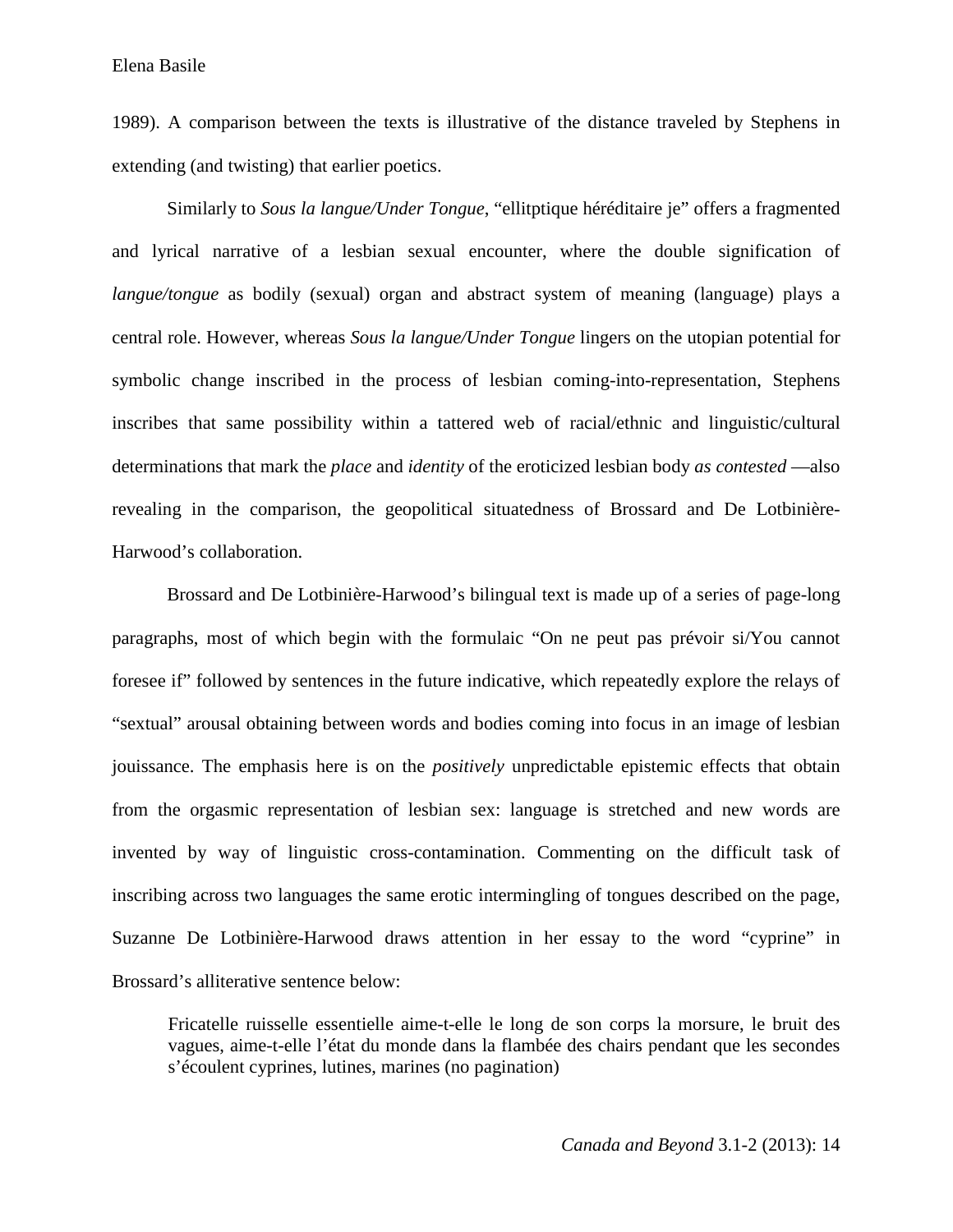# For De Lotbinière-Harwood this sentence lifts "a veil" offering an

image that speaks deeper than lips touching. What was un-seen yet known by the dreamer is now unveiled on condition she awaken, silken, salty, *cyprine*. 'No such word,' you say, 'l'anglais n'as pas de mot pour le dire.' 'No word but wet.' . . . . Let us read in a 'common language' the inter-sextual dream we are wa(l)king into. Call it Aphrodite's foam, gynergic secretions, yoni juice. 'Fabriquons un mot pour (se) le dire,' redisent mes lèvres dilatées. And so border woman\*\* that she is the translator deletes the *e muet mutant*, silent like the dreams of two mouths meeting and delivers *cyprin* into the lexical gap of the English tongue. Fondue la place des deux solitudes, là où la lenteur fait du bien. (De Lotbière-Harwood 24-25)

De Lotbinière-Harwood's explanation for the *foreignizing* translation strategy around the French word "cyprine" both makes obvious the geopolitical situatedness of the text's political charge, and elucidates the affective logic of its semiotic instantiation. The lesbian-feminist "dream of a common language" is specifically meant to challenge the conventional Canadian narrative of the divided incommunicable bilingual nation. The logic of "fusion" of its two solitudes requires that De Lotbinière-Harwood make visible the symbolic displacement of a phoneme (the *e* in "cyprine"), whose elision in the target language (English) paradoxically highlights the feminine connotations that accompany it silently in the source language (French). The insertion of the new word "cyprin" in English constitutes both a foreignizing and a *complicit* translation strategy, insofar as it is sustained by a shared affective surge—a *sextual* arousal—that seeks to surface lesbian symbolic agency across the uneven hegemonies that structure French-English relations in Canada.

This is an example of what Barbara Godard identifies as the doubling and compounding of an ethics of cultural difference into one of sexual difference, which foreground the incommensurability of languages while also exploring their "in-between" as a space of potentially new configurations of culture/s in the feminine (Godard, *Canadian Literature at the Crossroads* 310-311). One should note, however, that the point of reference for the lesbian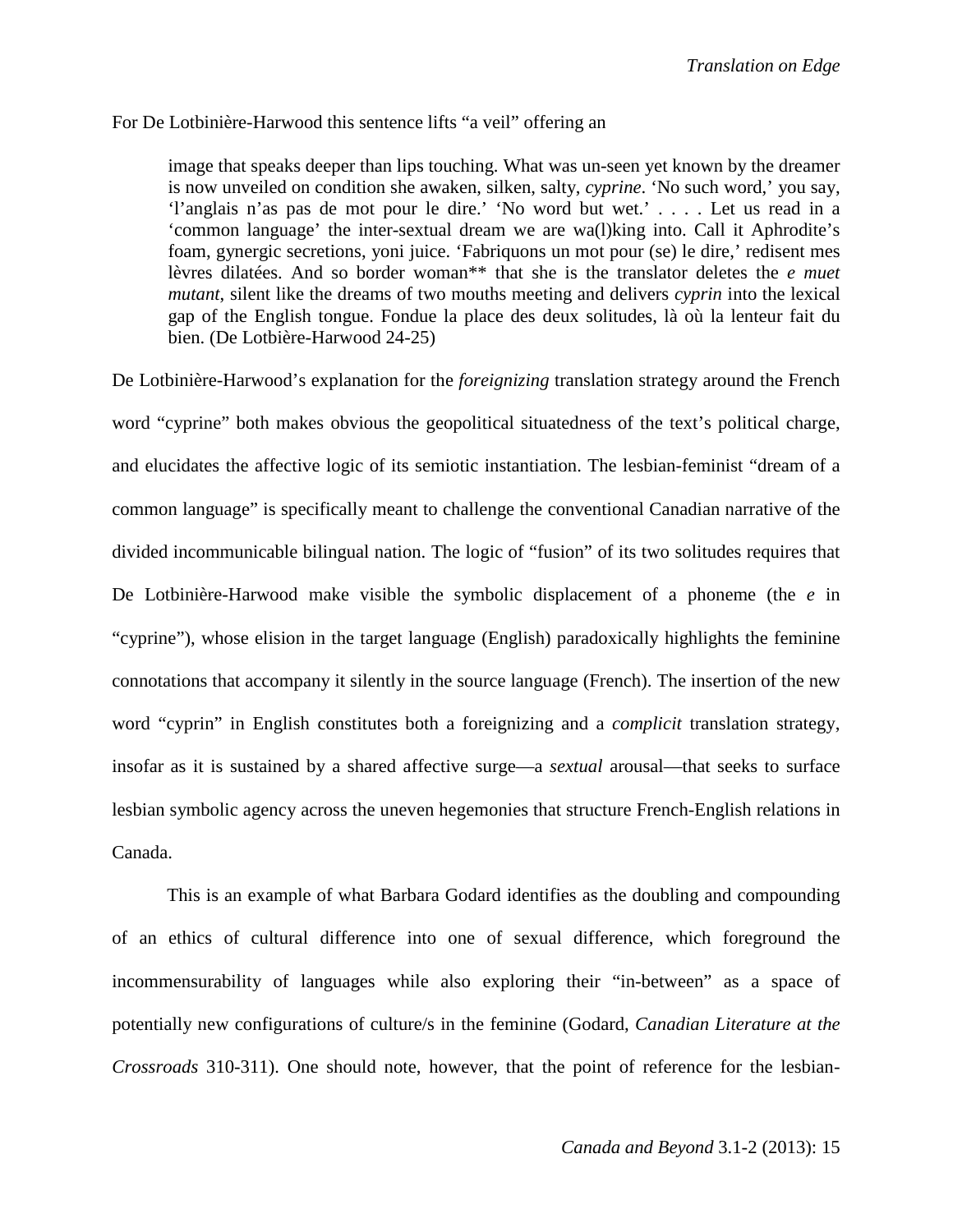feminist community imagined here remains firmly rooted—however excessively so—in the hegemonic narrative of the bilingual Canadian nation-state.

Against this inter-textual background, Stephens' "elliptique héréditaire je" stands out for how much further it stretches and interrogates the idea of the (lesbian) feminine as a site of excess and contradiction, with the potential of throwing into question "the nation as totality" (Godard, *Canadian Literature at the Crossroads of Language and Culture* 313). The text's fragmented narrative of a lesbian encounter is situated it in a geo-cultural context of extensive displacement, where the narrating "je" moves uneasily between *Andalusia*, Maghreb and Oranie, engaging her Arabic-named lover Fatma in a series of meditations in which the exilic, hybrid and (un)traceable aspects of her own Sephardi Jewish ancestry figure prominently. As mentioned earlier, the text recalls *Sous la langue*/*Under Tongue* in more ways than one. Take for example the following two paragraphs, under the section titled 'le secret de la femme':

pol(ys)émique tu effleures elle je dis fluviale *netilát yadáyim* la frontière bois les deux mains nage mémorielle les jambes ouvertes non pas ça fatidique sécrète *famulus* divines le racines mais

*laila* féconde rêve la trope errante dis Fatma sororale je judaïque (re)tranchée (mixte) *grito* le corps captif je te veux *isha* ma langue dissonante dans le replis de ta vulve la mienne bleutée sacre l'(a)filiation tu m'as rêvée nuit blue à découvert (dé)lyrique la mer dévale mes migrations ma ancestrale (101-102)

Together with the extensive use of fricative, liquid and bilabial alliterative sequences, the sexualized marine imagery in the text strongly recalls *Sous la langue/Under Tongue*. Just as noticeable, however, is the text's jagged *multilingual* texture, which both fragments the orgasmic surge described therein and forcefully draws attention to the tattered webs of diasporic memory, which situate this lesbian body's trajectory of desire between the cracks and fissures of more territorialized belongings.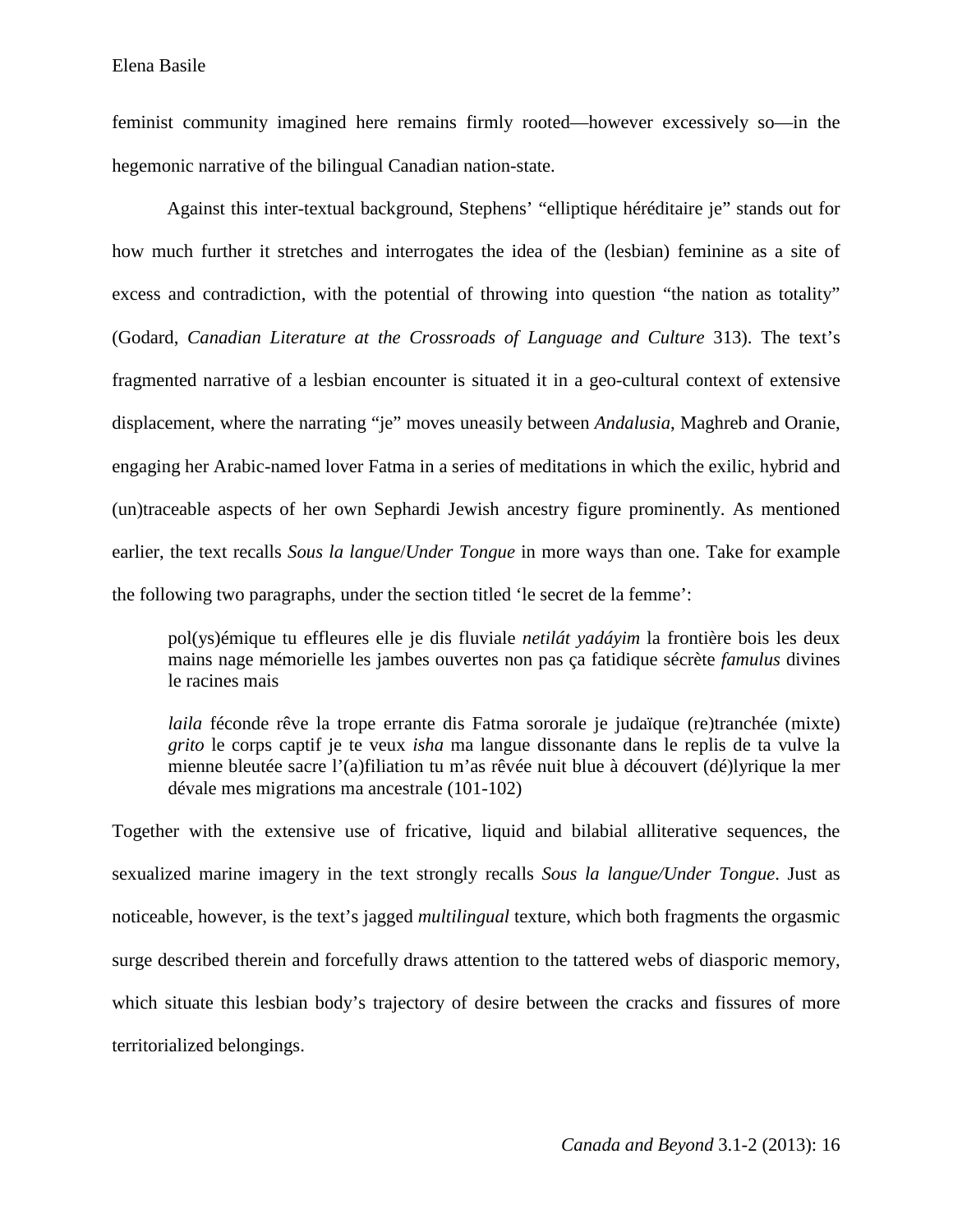Unlike *Sous la langue/Under Tongue, this* lesbian body's "revolutionary" potential does not reside in an orgasmic surge toward the *fusional* u-topian image of a common language, as in *Sous la langue/Under Tongue*. Rather, it manifests through a no less orgasmic delving into the *painful* dissonances of *broken* tongues and a-topic belongings. Conversely, the water imagery, dispersed as it is among a range of different languages (the text is scattered with fragments of Spanish, Hebrew, Yiddish, Ladino and Arabic) attains a wider range of connotations than the exclusively sexual emphasized in *Sous la langue/Under Tongue*. In the quote above, for example, the Hebrew *netilát yadáyim* signifies ritual hand washing with a bowl, connecting religious ritual to a transgressive sacralising of lesbian sexuality. It is the sea (la mer), however, that acquires poignant significance throughout the text as a radical (non) space of deterritorialized identity. The sea "dévale" (hurtles, rushes over) the narrator's own "migrations" whose "ancestral" lover ("ma ancestrale") shares a "dreamy" and "sacred" space of "(a)filiation." At the crossroads of erotic and genealogic affinities the text's multilingualism gestures towards a space of *collapsed translation*, where the ideal "fusion" of tongues evoked by De Lotbinière-Harwood morphs into a jagged, painful and yet necessary con-fusion of languages marked by minor, transversal and provisional alliances that anchor the text's "je" to the provisional *rootedness of diasporic memory*.

I should specify here that such con-fusion shares nothing of the nostalgia for an original unity of language (and consequently, identity) typical of the patriarchal narrative of translation and multilingualism encoded in the myth of Babel. Rather, it can be seen as inscribed within a painfully productive and *heterotopic notion of translation*, which was in many ways the hallmark of *Tessera* all along. In "Millennial Musing on Translation" Barbara Godard meditates on the possible different topoi of translation for the 21th century: as Babelian "confusion" of languages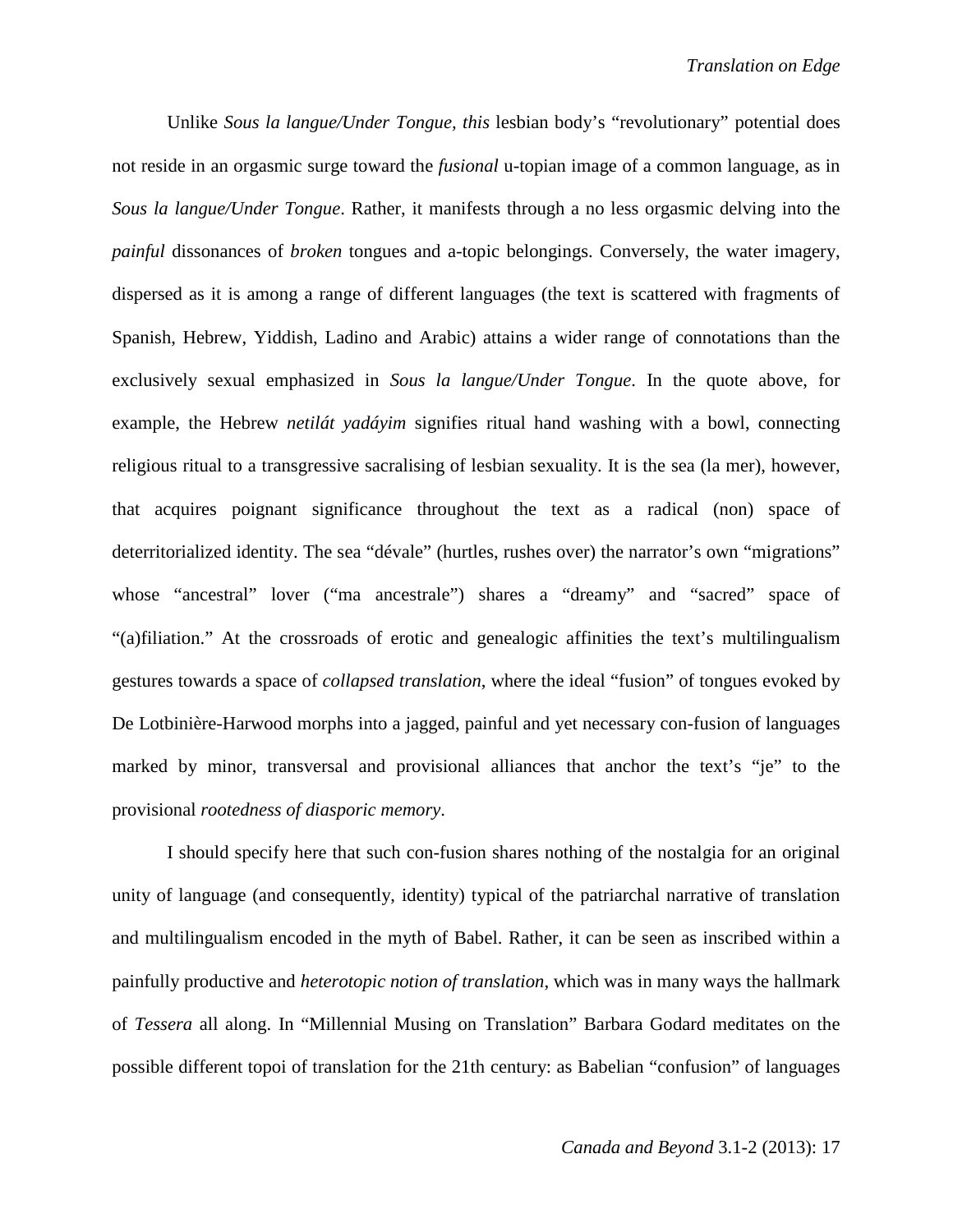Elena Basile

or Jeromian "transmission" of meaning or as Pandoral "production." Godard shows partiality towards the idea of translation as "'*production*' under the sign of Pandoral heterotopic spaces, whose box released the gift of proliferation, variation, source of all the world's woes, according to some versions, or all of its wisdom, according to others" ("Millennial Musings on Translation" 46). Godard's neutral appraisal of Pandora's double edge *gift of translation* can be invoked here to show both the distance and continuity between early and new incarnations of feminist translation poetics.

Both the *inter-linguistic sextual arousal* of translation exemplified in *Sous la langue/Under Tongue* and the *langue dissonante* of "elliptique héréditaire je" participate of the Pandoral impulse towards hetero-topic cultural production, but in Stephens we need to note how such heterotopic productivity *inhabits* the text in a radically *irreducible* way. Amidst the multifaceted violence and stratified erasures of belonging it attends to, her jagged deployment of multilingualism reckons more forcefully than ever before with the aporetic dis-placement of body in (territorialized) language(s) and the foundational impossibility of pulling translation entirely away from the question of *loss*. There is no question that this constitutes a marked departure in the affective tones of *Tessera*'s translation poetics, from the elated arousals of early experiments to these sobering explorations of translative *collapse*, marked by an insistent exploration of the painful aporias attendant to *dwelling* in that in-between space that in earlier years had been heralded as a *positively* seductive and appealing space of trans-cultural feminist production. I want to suggest that such an intense insistence on negativity —which is everything *but* sentimental—be not pushed critically aside (or outright avoided), but on the contrary acknowledged for how it powerfully forces us to confront contemporary predicaments and ethical impasses when it comes to accounting for the grossly uneven power differentials that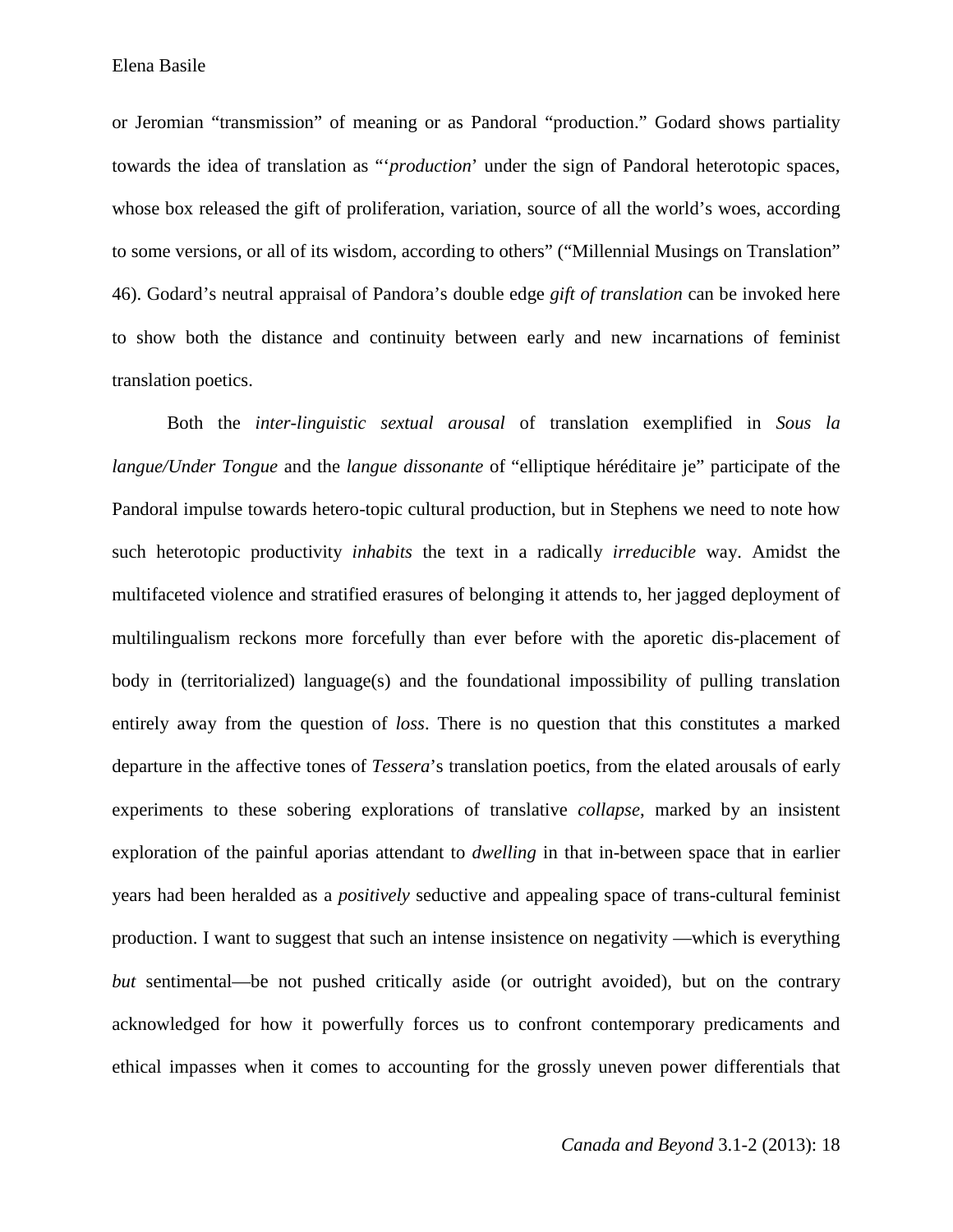obtain in our complex trans-national, trans-lingual, trans-cultural and trans-embodied trafficking in meanings.

# **Working the Negative**

"Language is not a place, but a translation" (Delvaux 10). This is the very final sentence in Martine Delvaux and Catherine Mavrikakis' introduction to the very last volume on *Tessera*, aptly titled "Languages." We can read the last statement in *Tessera*'s very last editorial as echoing the journal's inaugural theorizations of translation as a primary rather than derivative act of semiosis (Godard, "Theorizing Feminist Discourse / Translation"). In light of the considerations put forth in this paper, however, this final statement also contains a powerfully ambivalent affective resonance, which signals the ongoing virtual presence in language of what Emily Apter calls "zones of linguistic indeterminacy" that produce "a kind of exilic space in language, a netherworld [that eludes] nominalism, or the essentialism of cultural labels and proper names" ("Arch Literary Journal / A Roundtable with Emily Apter"). Apter suggests that we understand such exilic space via the ancient Latin concept of "*translatio*," which she redeploys to designate "de-nationalized" zones of cultural transmission and re-generation (ibid.). While I am intrigued by the possibility of using this term to describe the unexpected transversal connections and fissures addressed and performed in *Tessera*'s translative experiments throughout the journal's *whole* history, the notion of an "exilic netherworld" contains affective undertones that resonate more powerfully with the textual production of *Tessera*'s later years than its earlier ones.

Indeed, it is tempting to argue that the production of multiple zones of feminist (infraand trans-national) *translatio* is at work *both* in early experiments such as *Sous la langue/ Under Tongue* and in the work of Nathalie Stephens. Such an assessment, however enabling it may be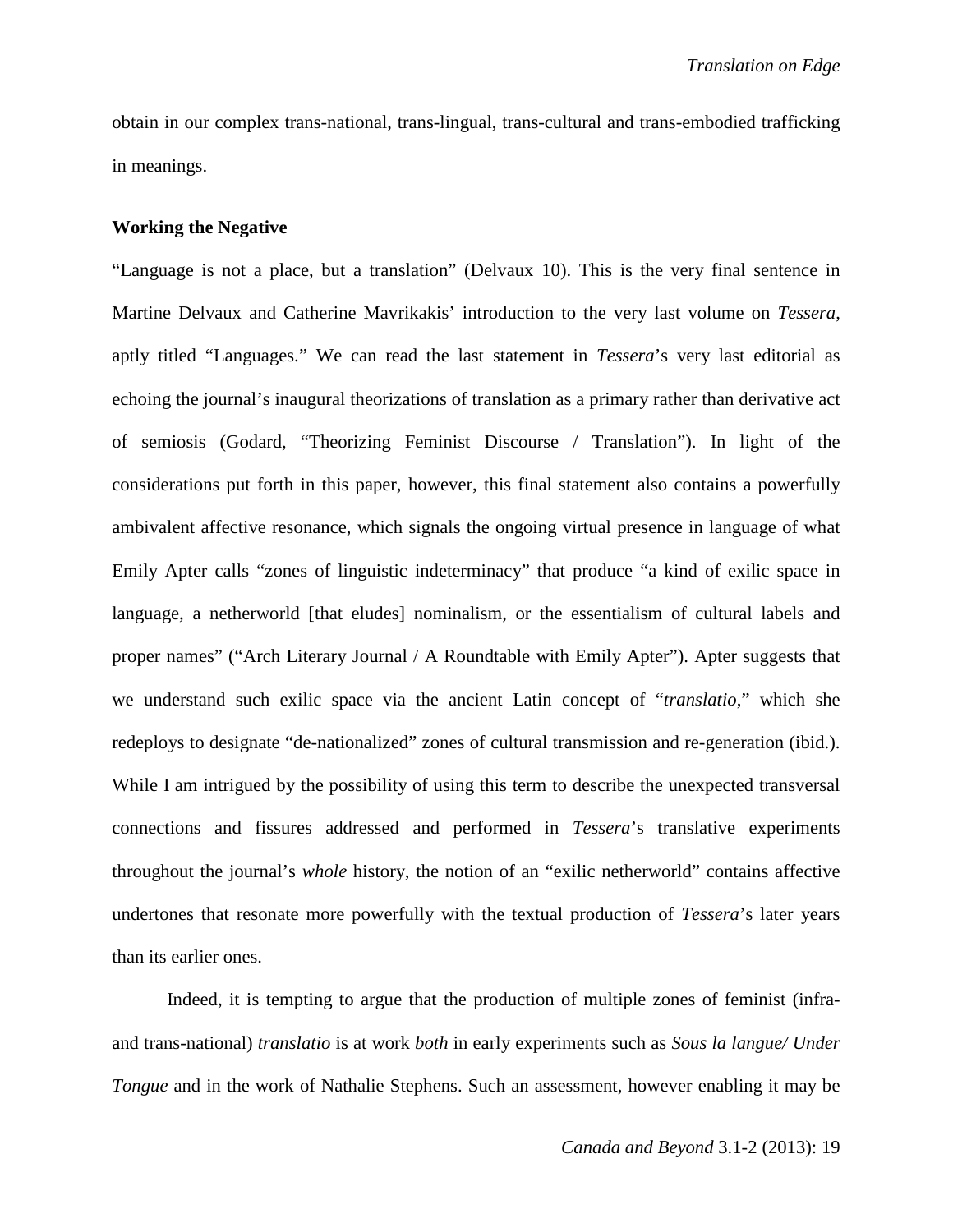in terms of allowing me to offer a unified picture of *Tessera*'s unique brand of translational feminism, runs the risk, however, of passing over and underestimating the ongoing critical challenge that the more negative affective orientation of *Tessera*'s later years still poses.

For this purpose, I want to turn to two important statements about translation and about feminism, made, respectively, by Nathalie Stephens and by Catharine Mavrikakis in the Quebecois magazine *Spirale* approximately around the same time they were both publishing in *Tessera*. Stephens implicitly echoes Apter's exilic space of "translation" when, meditating on the constitutive relation that any identity (linguistic, sexual, cultural) entertains with the State, she articulates her poetic practice as operating "extra-state" and "extra-geographic" displacements, a kind of

reconstitution deleuzienne de l'espace langagier, stratifié, c'est-à-dire ouvert. À la place des langues frontières, je conçois des langues embrasures (embrasées), ouvertures, bréches, césures, dans le matériau de la littérature, des lieux de passage, d'entrée, d'accés, des seuils langagiers qui viendraient bouleverser la fermeture de la frontière sans en oblitérer l'existence. ("Correspondances: Montréal...Chicago...Wherever" 43).

Stephens' articulation of language "embrasures" rather than language "frontiers" resonates with the open-ended "dérive/drift" between languages theorized by writers such as Nicole Brossard and Daphne Marlatt, but significantly differs from it insofar as the metaphor itself underscores the defensive vulnerability—and implicit violence—of language border-openings. Notable is also a certain ambiguity in the metaphor's sexual connotations, as an "embrasure" is an architectural opening whose very shape can recall a vaginal opening, and yet it is also functional to the hosting of cannons and other phallic weapons of penetration. "Embrasure" becomes thus a richly textured metaphor for a mode of writing, simultaneously *open to being penetrated* and *open to penetrate*, which actively pursues an ambiguously gendered space beyond the exclusive valuation of the *feminine* present in earlier experiments.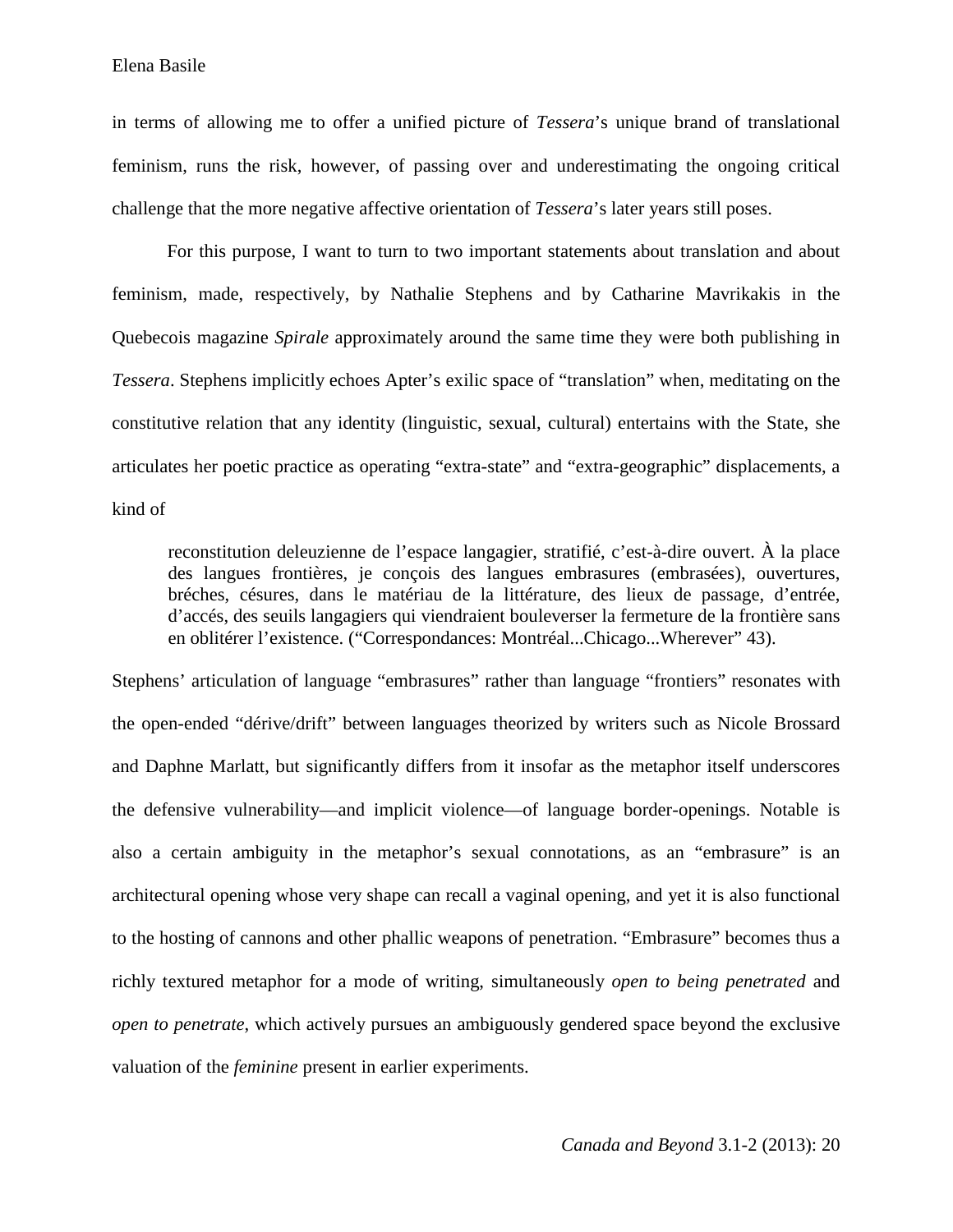Elsewhere Stephens insists that we acknowledge the double-edge nature of gift economies in translation, reminding us that in the "in the reciprocity of giving there is an implicated reciprocity of taking and here […] are questions that implicate the whole of the fractured, displaced self" (22). Such a reminder of the presence of "taking" in "giving" sheds a more realistic light on the unachieved utopias of the feminist gift economies of the 1980s. It also speaks to the ongoing need to think *sideways* about the unachieved temporalities of cultural change present in feminist (and not only feminist) cultural activism across three decades. Commenting on such unachieved temporalities in 2003, Catherine Mavrikakis corrosively writes:

Bien sûr que je suis nostalgique […] mais pas du passé, surtout pas du passé. Je suis nostalgique de l'avenir, parce que ça, je l'ai éradiqué, mais ce qui n'aura pas eu lieu devra aussi régler se comptes avec ma mémoire [...]. Je fais les poubelles du futur en quête de l'esprit qui ne vient plus à ceux qui l'attendent. Je suis dans la soif de l'avenir et rien ne me désaltère. Plus je bois et plus ça me manque. Une douleur: l'âme qui se meurt. (7)

This statement of lucid despair, however starkly in contrast with the deep-seated trust in the performative powers of the "future perfect" which characterized so much of *Tessera*'s First Collective's output, remains profoundly indebted to the impatience of its desiring ethos. Mavrikakis is nostalgic of the unachieved future her generation was supposed to inhabit already. Her short-circuiting of past and future into a "cris-de-coeur" about a murderous/suicidal present may sound extreme, and yet it cogently speaks to urgent cultural and political challenges that plague our contemporary "precarious public sphere" and the "crisis of fantasy" that the forms of life of late capitalism entail, feminism included (Berlant). As readers, Mavrikakis' statement compels us, I think, to take a second hard-look at our un/sustainable present. And continue in our efforts to cultivate it otherwise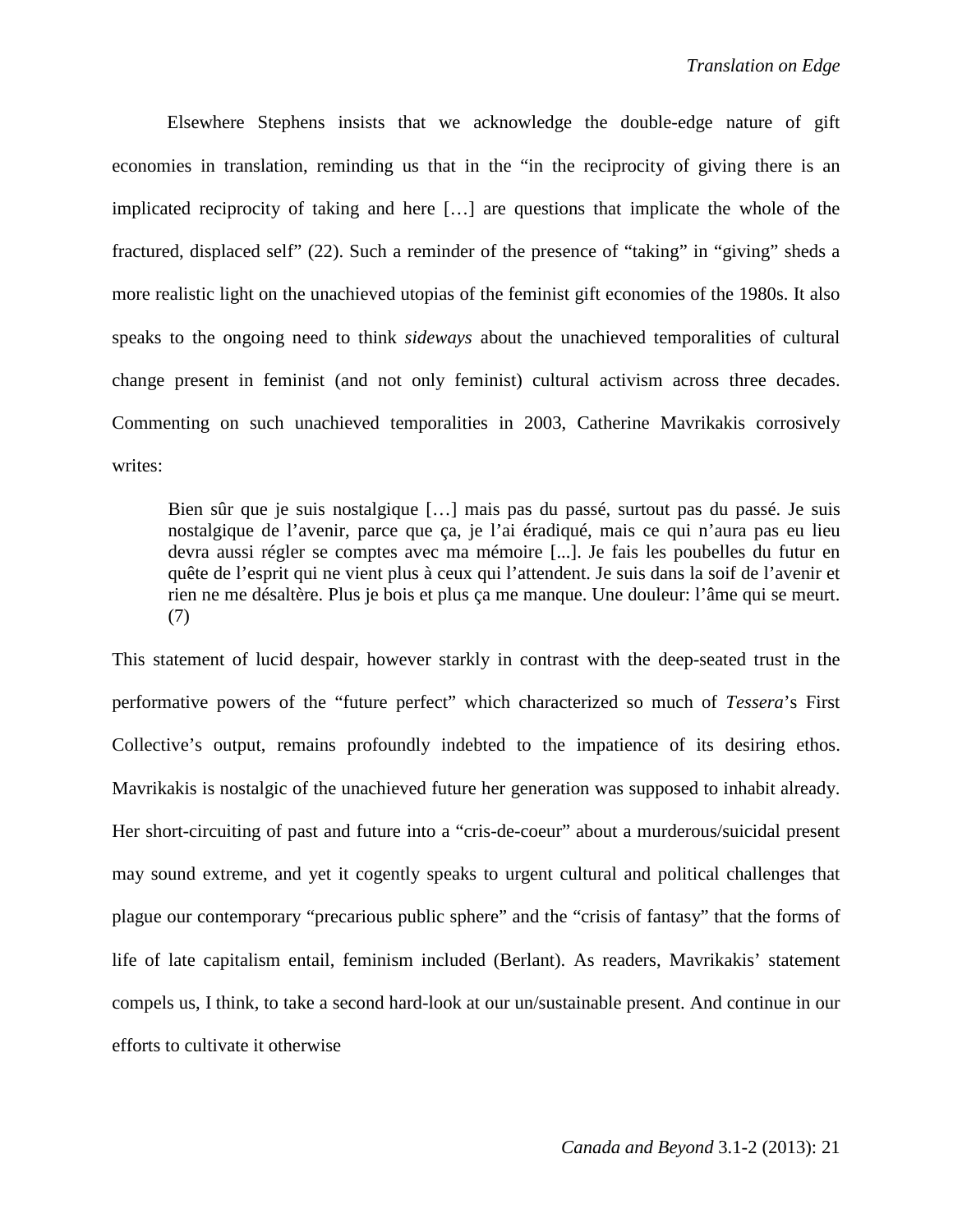# WORKS CITED

- Apter, Emily. "A Roundtable with Emily Apter." *Arch. Literary Journal* 2 (Spring 2009). Web. June 29, 2013.
- Arrojo, Rosemary. "Feminist 'Orgasmic' Theories of Translation and Their Contradictions." *TradTerm* 2 (1995): 67–75. Print.
- Berlant, Lauren. "On her Book *Cruel Optimism*" Cover interview, June 5, 2012. *Rorotoko. Cutting Edge Intellectual Interviews.* Web. June 29, 2013.
- Bertacco, Simona. "Bilingual Explorations: Reflections on Canadian Poetics." *Open Letter* 12.8 (2006): 118–131. Print.
- Brossard, Nicole, and Susanne de Lotbinière-Harwood. *Sous La Langue*. Montréal: L'Essentielle/Gynergy Books, 1987. Print.

Brossard, Nicole, and Daphne Marlatt. *Mauve*. Montréal: nbj/writing, 1985. Print.

- Capperdoni, Alessandra. "Acts of Passage: Women Writing Translation in Canada." *TTR: Traduction, Terminologie, Rédaction* 20.1 (2007): 245–279. Print.
- De Lotbinière-Harwood, Suzanne. "Deux mots pour chaque chose." *Tessera* 6 (Spring 1989): 24–26. Print.
- Flotow, Louise von. "Sacrificing Sense to Sound: Mimetic Translation and Feminist Writing." *Translation and Culture*. Eds. Katherine Faull and M. Cranbury. NJ and Mississauga, ON: Lewisburg Bucknell UP, 2004. 91–107. Print
- Gentzler, Edwin. *Contemporary Translation Theories*. 2<sup>nd</sup> edition. Multilingual Matters, 2001. Print.
- Godard, Barbara. Canadian Literature at the Crossroads of Language and Culture. Edmonton: NeWest Press, 2008. Print.